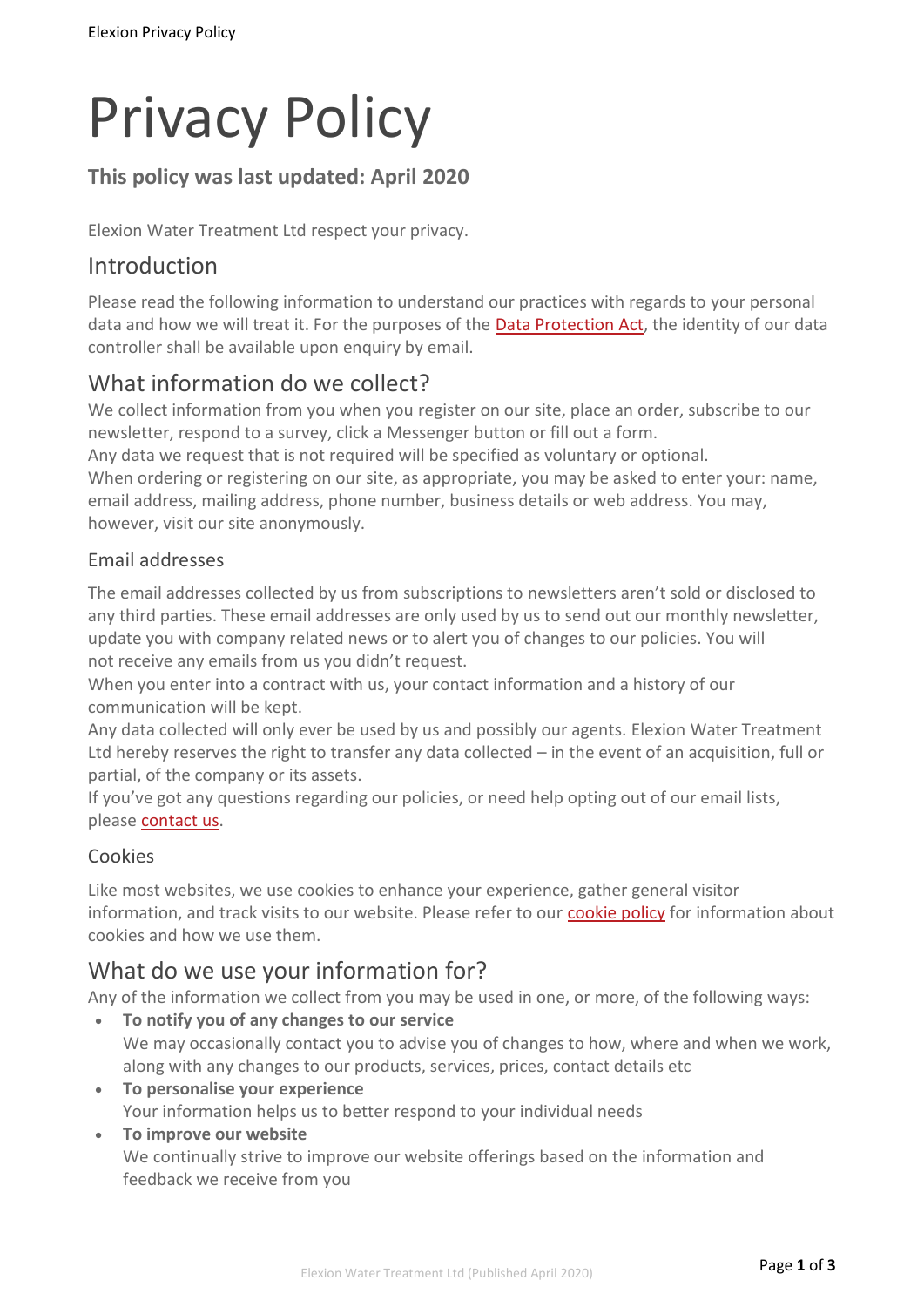- **To improve customer service** Your information helps us to more effectively respond to your customer service requests and support needs
- **To send periodic emails**

The email address you provide for order processing, newsletter signups, request for information, may be used to send you information and updates pertaining to your order or request, in addition to receiving occasional company news, updates, promotions, related product or service information, etc

**Note**: If at any time you would like to unsubscribe from receiving future emails, we include detailed unsubscribe instructions at the bottom of each email

• **To administer a contest, promotion, survey or other site feature**

## How do we protect your information?

We are committed to ensuring that your information is secure. In order to prevent unauthorised access or disclosure we have put in place suitable physical, electronic and managerial procedures to safeguard and secure the information we collect online.

#### Do we disclose any information to outside parties?

We do not sell, trade, or otherwise transfer to outside parties your personally identifiable information. This does not include trusted third parties who assist us in operating our website, conducting our business, or servicing you, so long as those parties agree to keep this information confidential. We may also release your information when we believe release is appropriate to comply with the law, enforce our site policies, or protect ours or others' rights, property, or safety. However, non-personally identifiable visitor information may be provided to other parties for marketing, advertising, or other uses.

## Third party links

From time to time our site may contain links to and from the websites of our partner networks, advertisers, affiliates and other websites. If you visit any of these sites please note that they have their own privacy policies and you should check these before submitting any personal data. We cannot accept any responsibility or liability for these policies.

## Online Privacy Policy Only.

This online privacy policy applies only to information collected through our website and not to information collected offline.

## Terms and Conditions

Please also visit our page establishing the use, disclaimers, and limitations of liability governing the use of our website.

#### Your consent

By using our site, you consent to our privacy policy.

## Access to Information

In accordance with the Access to [Information](http://www.legislation.gov.uk/ukpga/1985/43) Act you can exercise the right to access any information we hold about you. A small fee will be payable. If you would like a copy of the information held on you please write to us.

If you believe that any information we are holding on you is incorrect or incomplete, please write to or email us as soon as possible. We will promptly correct any information found to be incorrect.